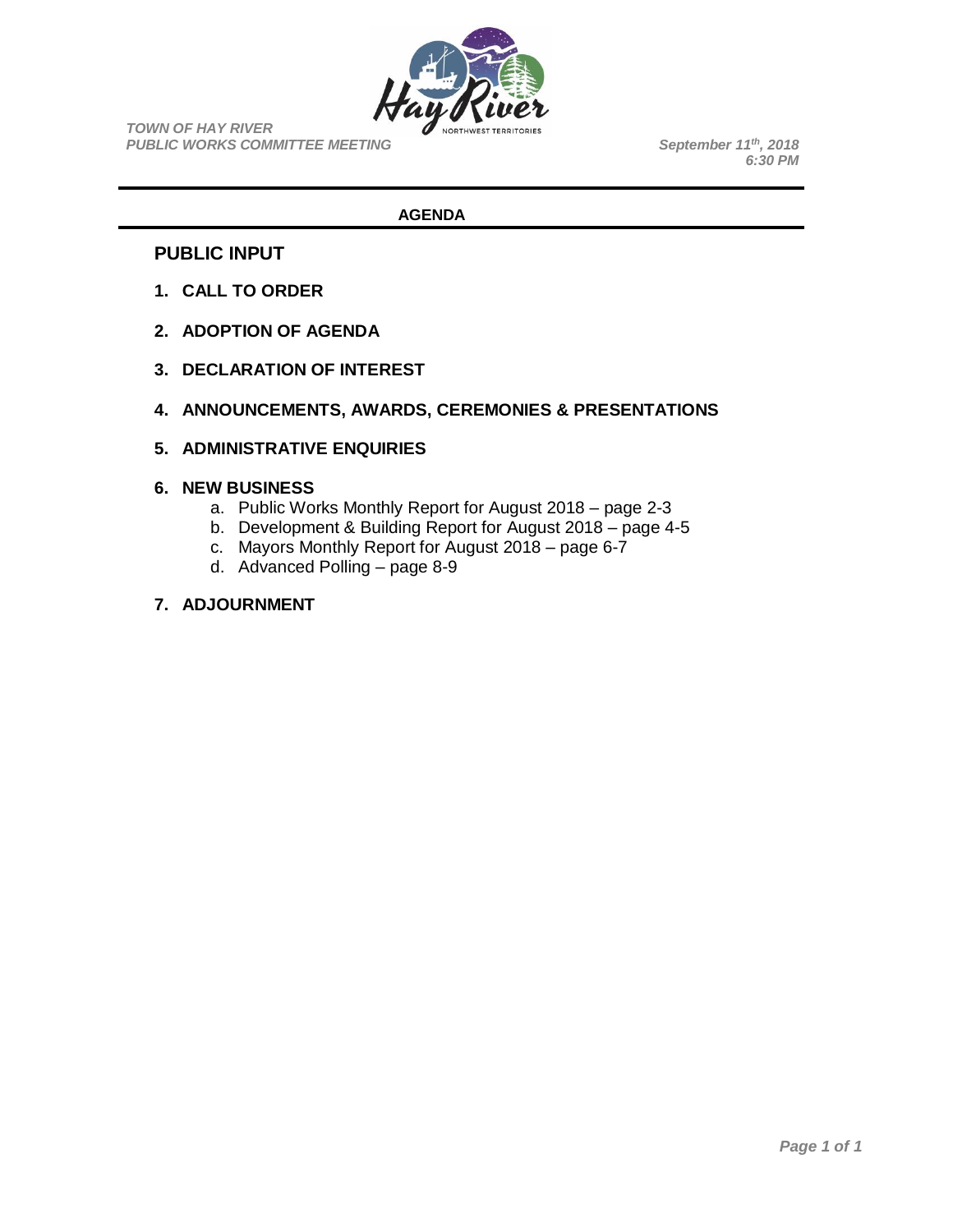

### **COMMITTEE: MUNICIPAL SERVICES COMMITTEE DATE: September 11 , 2018**

### **DEPARTMENT: PUBLIC WORKS**

**SUBJECT: PUBLIC WORKS MONTHLY REPORT**

### **RECOMMENDATION:**

**THAT THE COUNCIL OF THE TOWN OF HAY RIVER accepts the monthly report from Public Works for the month of August 2018.**

### **BACKGROUND:**

- Water Treatment Plant, Water Reservoir, Lagoon and Lift Stations operations and inspections.
- Repair Cell #3 over flow piping as noted on E&R Spring Inspection Report
- Sewer Main Flushing of troubled areas
- Vehicle and Equipment maintenance servicing
- Tender Issued for Beach Road and Wharf Road Upgrades (Aug 22<sup>nd</sup>)
- Repairs of Irma Miron Trail
- Water Main Repair on Fir Cres.
- Sampling of 5 Stock Piles on Bio Treatment Pad (Aug 20<sup>th)</sup>
- Sediment sampling of river bottom for Porritt Landing Dredging Project (Aug 17)
- Asphalt Patching RFQ closed (Aug 17)
- Asphalt Patching prep work started Aug 29th
- Inspection from Environmental Health Aug 21<sup>st</sup> for Public Sewage Regulations (no violations or public complaints)
- Inspection from Environmental Health Aug 21<sup>st</sup> for General Sanitation Regulations (no violations or public complaints) Bear Fence was damaged during mowing maintenance, repairs to be completed 1<sup>st</sup> week in Sept.
- Removal of refrigerants from appliances at landfill completed (Aug 29<sup>th</sup>)
- Forrest Dr. road re-alignment completed (Aug 15<sup>th</sup>)

### **COUNCIL POLICY / STRATEGY OR GOAL:**

N/A

### **APPLICABLE LEGISLATION, BYLAWS, STUDIES, PLANS:**

- **Mackenzie Valley Land and Water Board (MV2009L3-0005)**
- **Environment and Natural Resources Waste Management Guidelines**
- **Bylaw 1574/GEN/16 Town of Hay River Purchasing Policy**

### **FINANCIAL IMPLICATIONS:**

1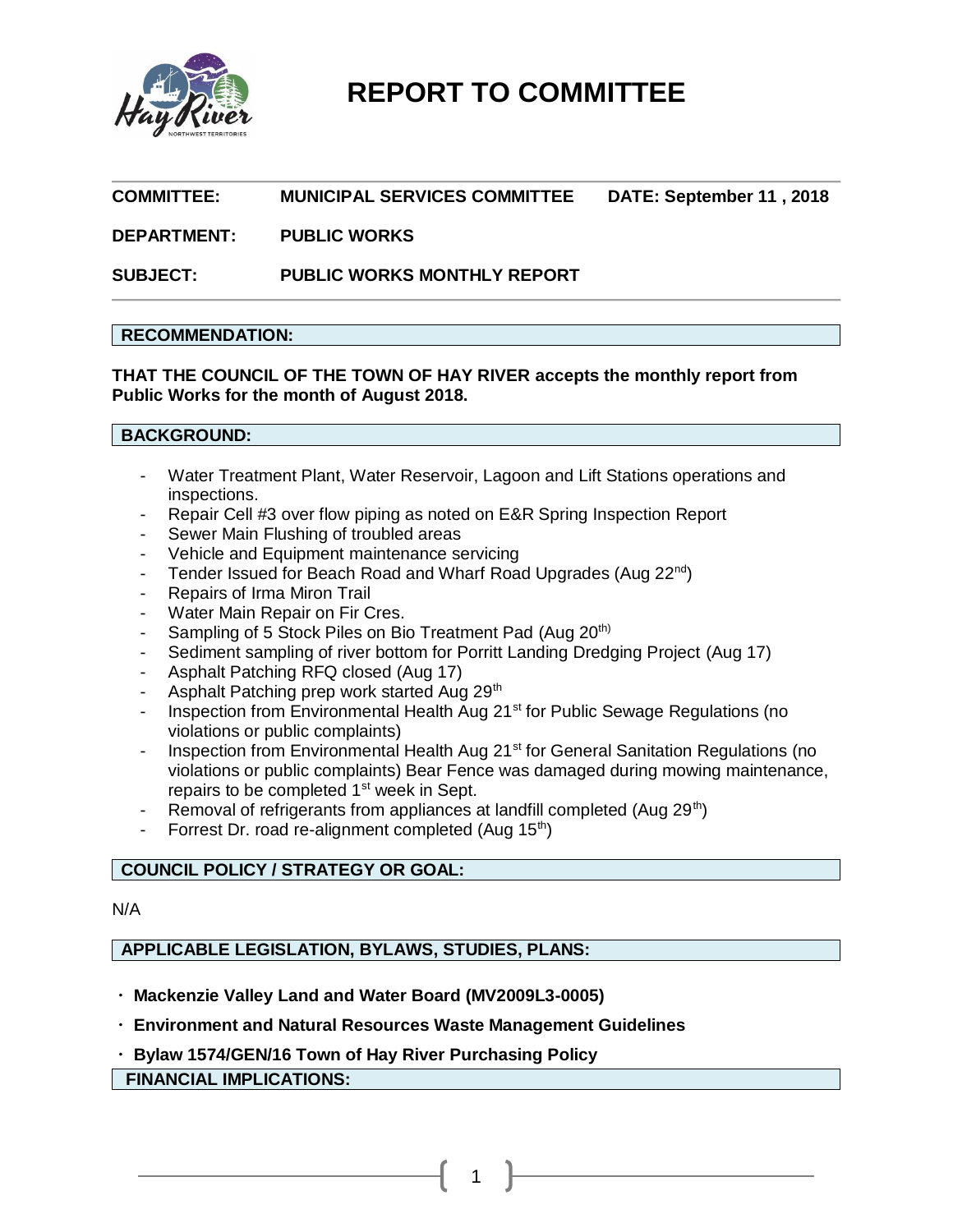

| <b>MUNICIPAL SERVICES COMMITTEE</b>      | DATE: September 11, 2018                                                           |
|------------------------------------------|------------------------------------------------------------------------------------|
| <b>PUBLIC WORKS</b>                      |                                                                                    |
| <b>PUBLIC WORKS MONTHLY REPORT</b>       |                                                                                    |
|                                          |                                                                                    |
| <b>ALTERNATIVES TO RECOMMENDATIONS:</b>  |                                                                                    |
|                                          |                                                                                    |
|                                          |                                                                                    |
|                                          |                                                                                    |
| <b>Director of Projects and Planning</b> | <b>Reviewed by:</b><br><b>Judy Goucher</b><br><b>Senior Administrative Officer</b> |
|                                          |                                                                                    |

Date: Sept 5, 2018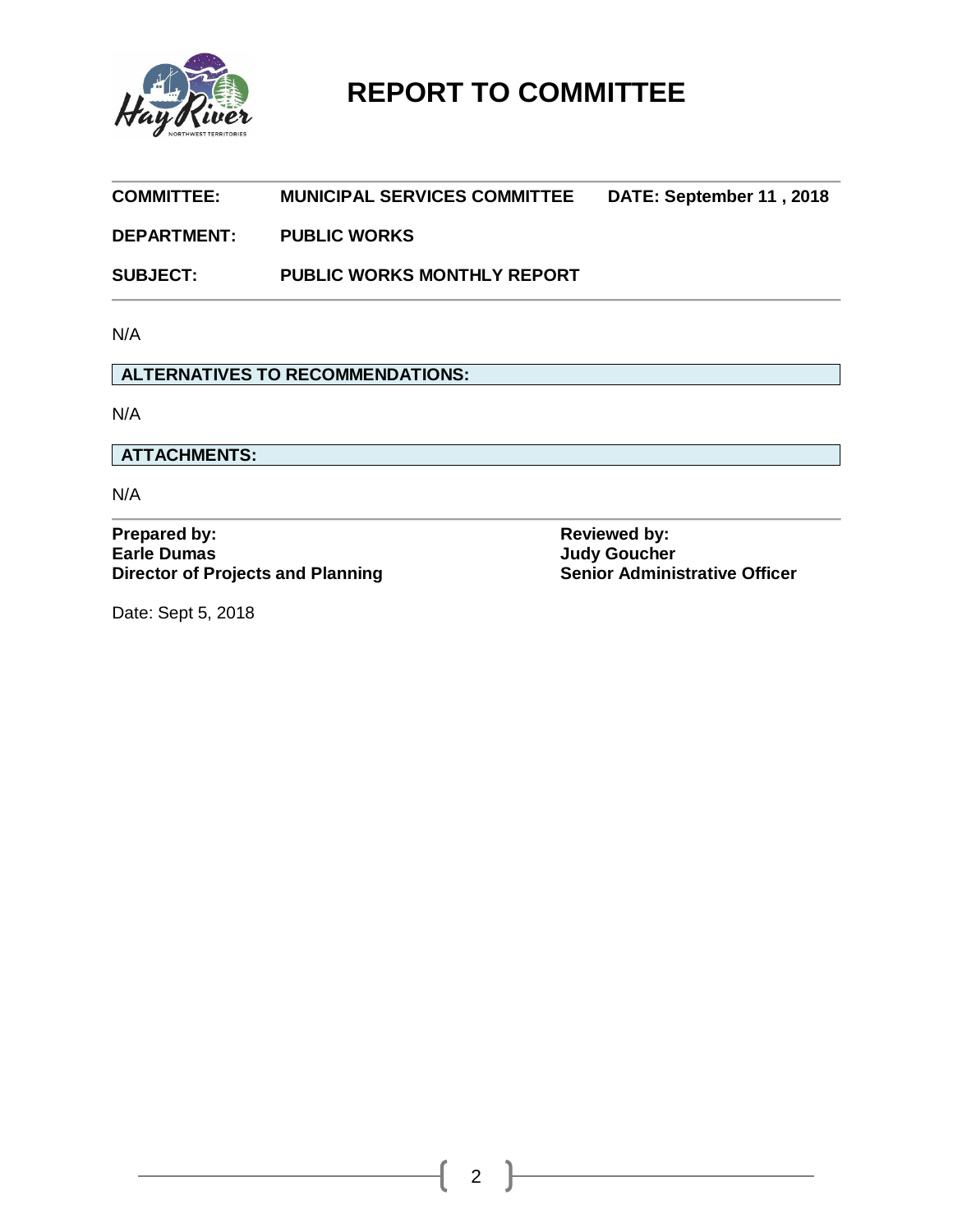

# **COMMITTEE: PUBLIC WORKS COMMITTEE DATE: September 11, 2018**

### **DEPARTMENT: PUBLIC WORKS**

**SUBJECT: DEVELOPMENT AND BUILDING PERMIT REPORT**

### **RECOMMENDATION:**

**THAT THE COUNCIL OF THE TOWN OF HAY RIVER accepts the Development and Building Permit Report for the month of August 2018.** 

### **BACKGROUND:**

### **SUMMARY**

• 2 Development Permits and 4 Building Permit have been approved for the month of August 2018. In the month of August 2017, we had 8 Development Permits and 3 Building Permits signed out.

### **Background**

The August 2018 Development and Building Permit Report is as follows:

| <b>DATE</b> | DEV#                  | <b>CIVIC ADDRESS</b> | <b>DESC. OF WORK</b>                 |
|-------------|-----------------------|----------------------|--------------------------------------|
| Aug 18/18   | D <sub>18</sub> -061, | 458 Miron Drive      | Remove Old and build New Stairs      |
|             | B <sub>18</sub> -016  |                      | and Wheelchair Ramp                  |
| Aug 17/18   | D <sub>18</sub> -062, | 6 McRorie Road       | <b>Build Roof over existing Deck</b> |
|             | B18-017               |                      |                                      |

1

### **COUNCIL POLICY / STRATEGY OR GOAL:**

N/A

### **APPLICABLE LEGISLATION, BYLAWS, STUDIES, PLANS:**

N/A

## **CONSIDERATIONS OR FINANCIAL IMPLICATIONS:**

N/A

### **ALTERNATIVES TO RECOMMENDATIONS:**

N/A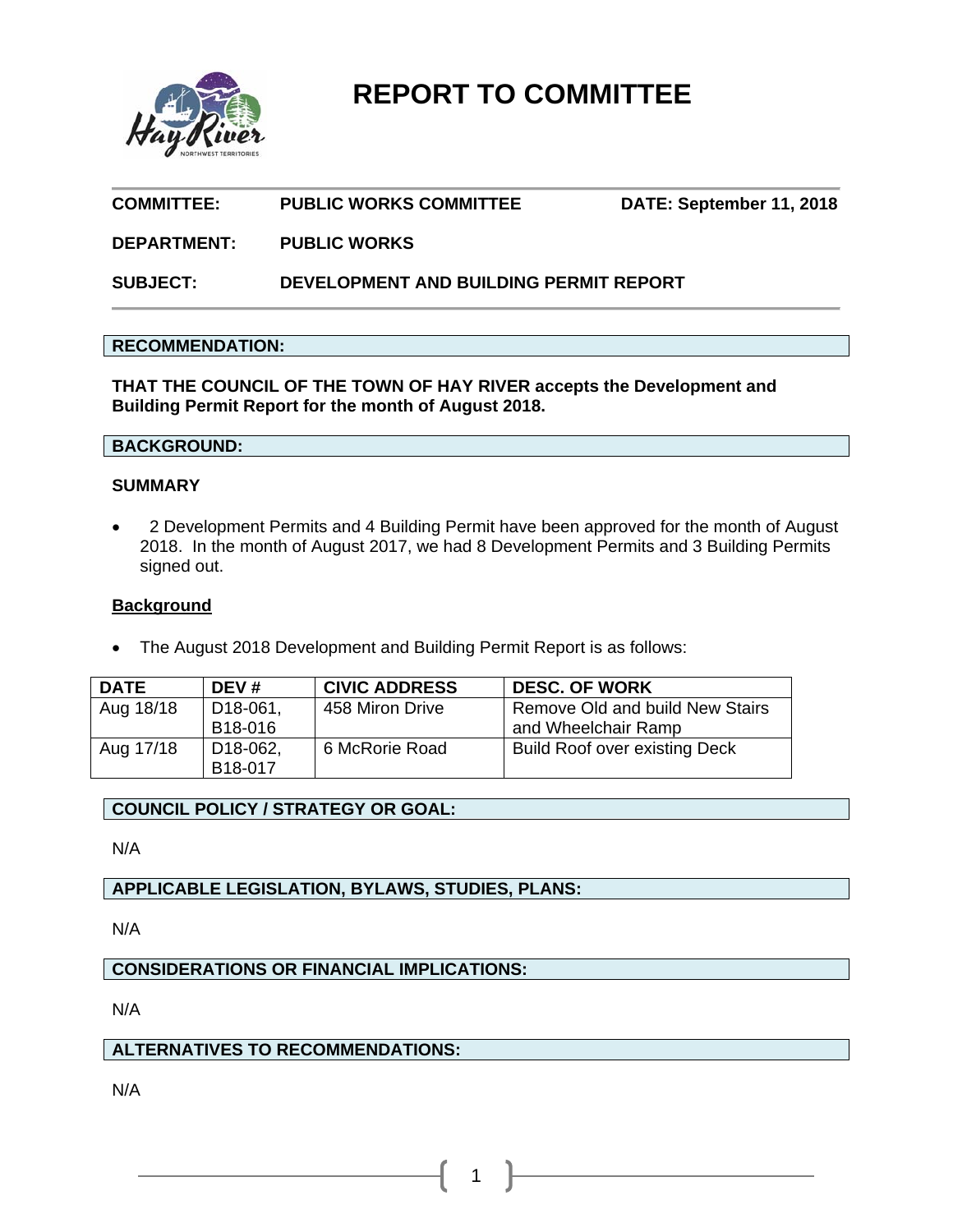

| <b>SUBJECT:</b>    | DEVELOPMENT AND BUILDING PERMIT REPORT |                          |
|--------------------|----------------------------------------|--------------------------|
| <b>DEPARTMENT:</b> | <b>PUBLIC WORKS</b>                    |                          |
| <b>COMMITTEE:</b>  | <b>PUBLIC WORKS COMMITTEE</b>          | DATE: September 11, 2018 |

# **ATTACHMENTS:**

N/A

Prepared by: **Reviewed by: Reviewed by: Reviewed by:** Randy Froese<br>Development Officer

Judy Goucher<br>Senior Administrative Officer

Date: September 5<sup>th</sup>, 2018 Date: September 5<sup>th</sup>, 2018

2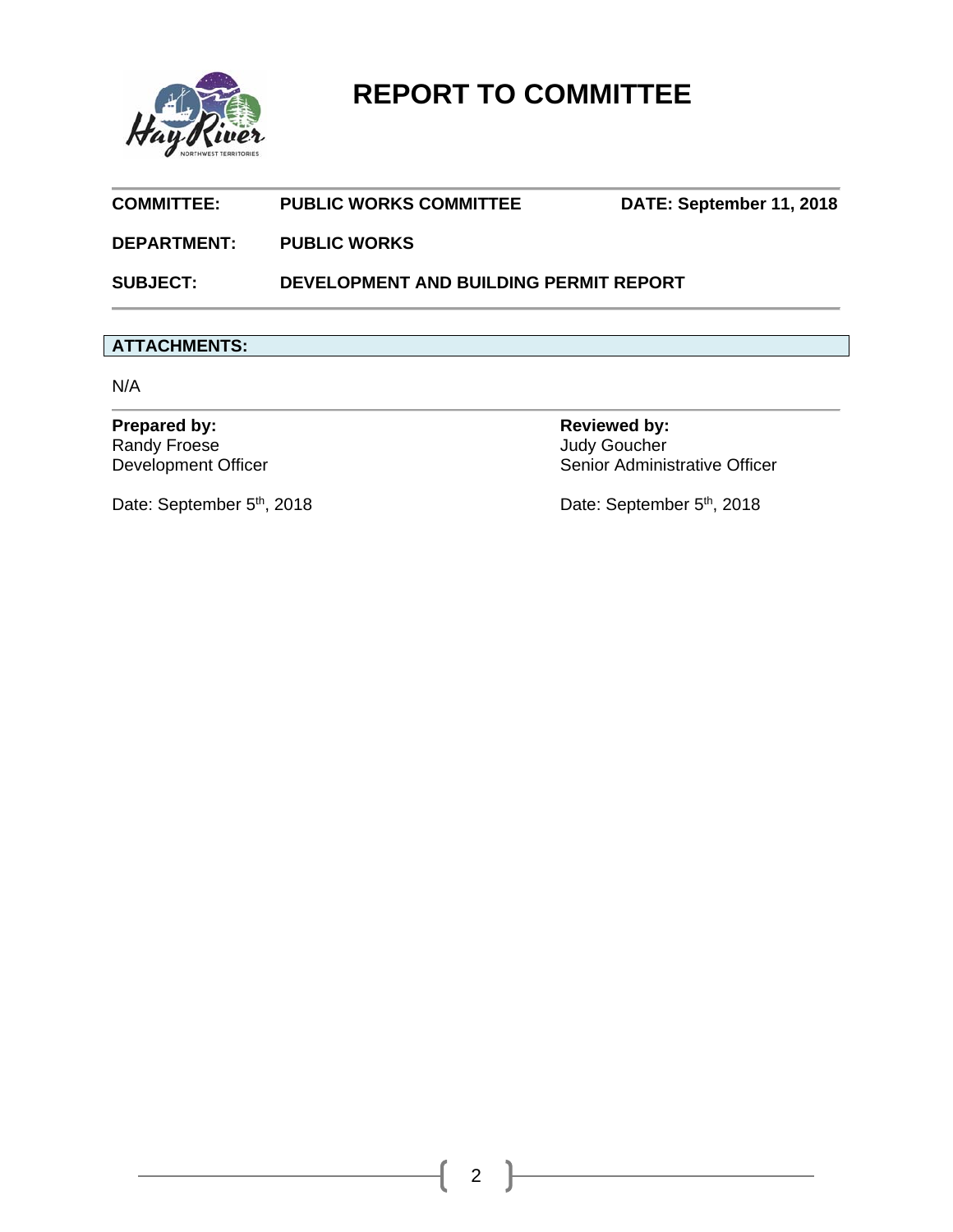

# **COMMITTEE: PUBLIC WORKS COMMITTEE DATE: September 11, 2018**

### **DEPARTMENT: ADMINISTRATION**

**SUBJECT: MAYORS MONTHLY REPORT** 

### **RECOMMENDATION:**

**THAT THE COUNCIL OF THE TOWN OF HAY RIVER accepts the "Mayors Report" for August 2018 as presented.** 

### **BACKGROUND:**

### **Mayor's August 2018 Meetings**

| Date           | <b>Meeting With</b>                       | Location             |
|----------------|-------------------------------------------|----------------------|
| August 10/2018 | Mattie McNeil<br>Update on Soup Kitchen   | Mayor office         |
| August 14/2018 | Tom Colosimo<br>Town Funding              | <b>Mayors Office</b> |
| August 30/2018 | Lilia Alcos<br>Run For Our Lives campaign | Mayors Office        |

### **COUNCIL POLICY / STRATEGY OR GOAL:**

N/A

# **APPLICABLE LEGISLATION, BYLAWS, STUDIES, PLANS:**

N/A

### **FINANCIAL IMPLICATIONS:**

N/A

### **ALTERNATIVES TO RECOMMENDATIONS:**

N/A

### **ATTACHMENTS:**

N/A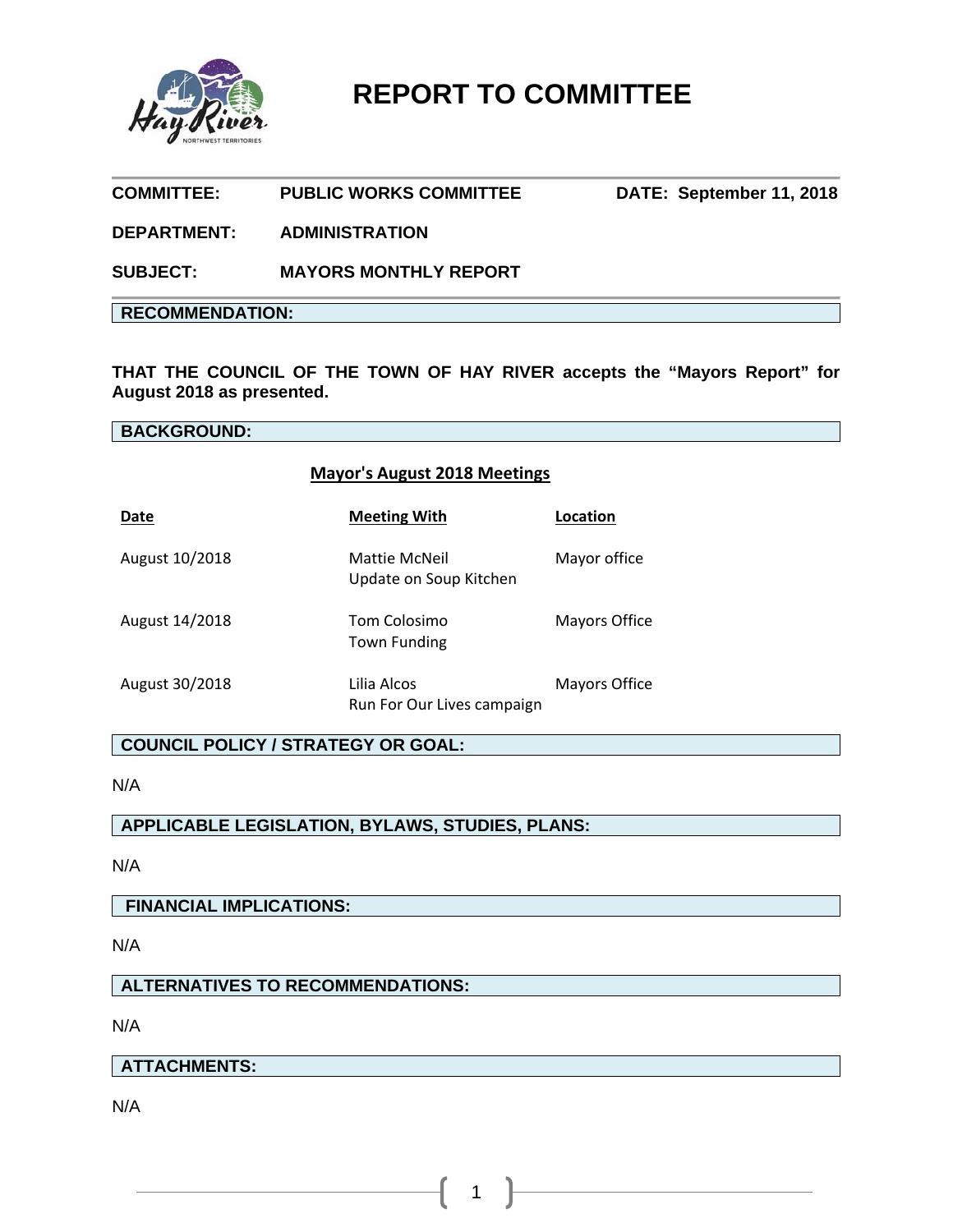

| <b>COMMITTEE:</b>  | <b>PUBLIC WORKS COMMITTEE</b> | DATE: September 11, 2018 |
|--------------------|-------------------------------|--------------------------|
| <b>DEPARTMENT:</b> | <b>ADMINISTRATION</b>         |                          |
| <b>SUBJECT:</b>    | <b>MAYORS MONTHLY REPORT</b>  |                          |

**Prepared by:**  Brad Mapes Mayor Date: September 5<sup>th</sup>, 2018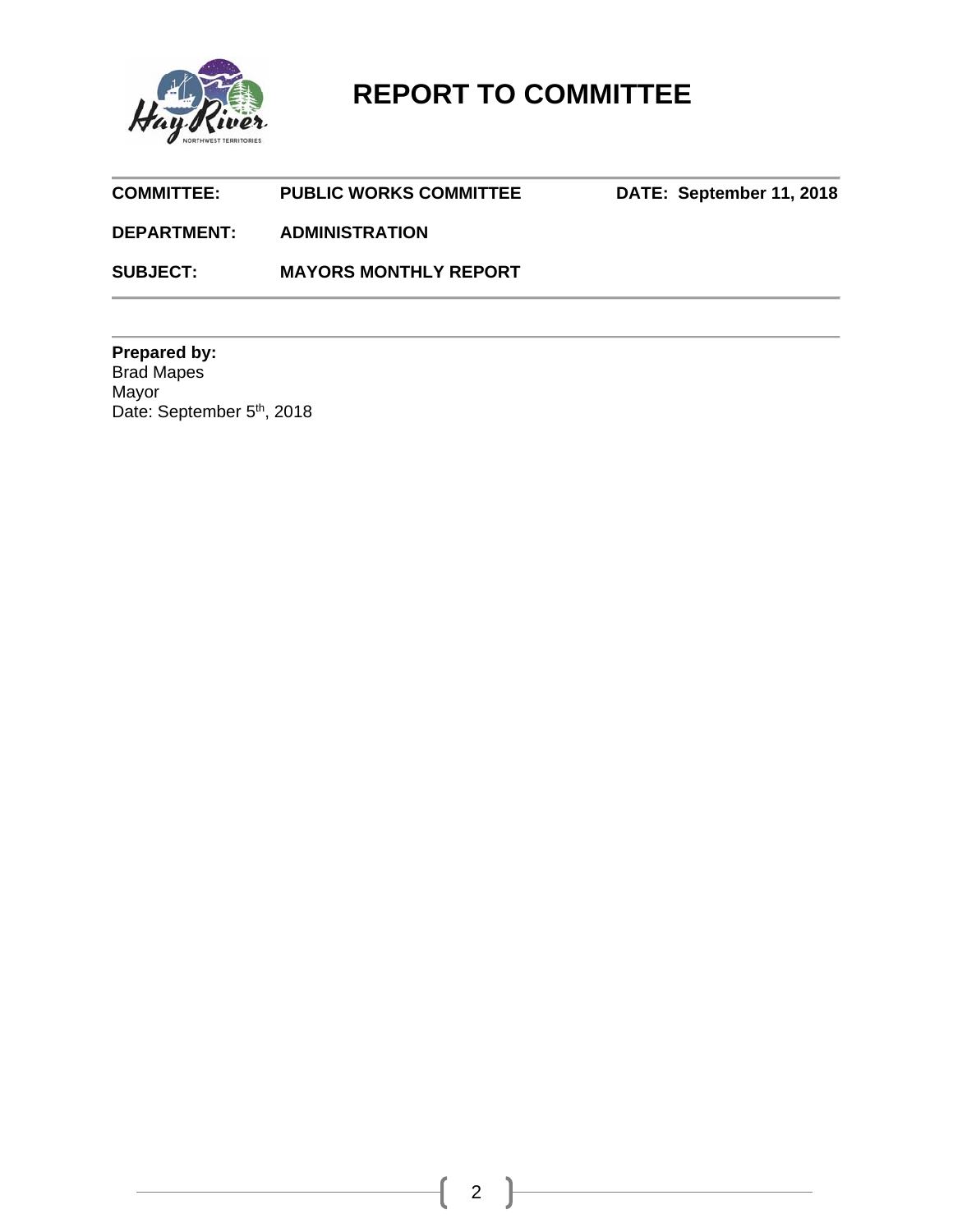

**COMMITTEE: PUBLIC WORKS COMMITTEE DATE: September 11, 2018** 

**DEPARTMENT: ADMINISTRATION**

**SUBJECT: ADVANCED POLLING** 

### **RECOMMENDATION:**

**THAT THE COUNCIL OF THE TOWN OF HAY RIVER directs the appointed Returning Officer to provide an advanced poll on Wednesday, October 3rd, 2018.** 

**BACKGROUND:** 

### **ADVANCE VOTING**

Advance vote 59. The returning officer shall, if the local authority so directs, provide for an advance vote for the purpose of receiving the ballots of voters who expect to be absent, incapacitated or otherwise unable to vote in the electoral district on election day.

| of advance | Date and time 60. If an advance vote is to be held, the local authority<br>shall |
|------------|----------------------------------------------------------------------------------|
| vote       | (a) fix the date for the advance vote on a day                                   |

that is not a holiday but is at least seven days but not more than 14 days before election day; and

 $\overline{3}$ 

(b) specify the hours during which the voting station will be open, being not less than five and not more than nine hours. S.N.W.T. 2011, c.15, s.28.

1